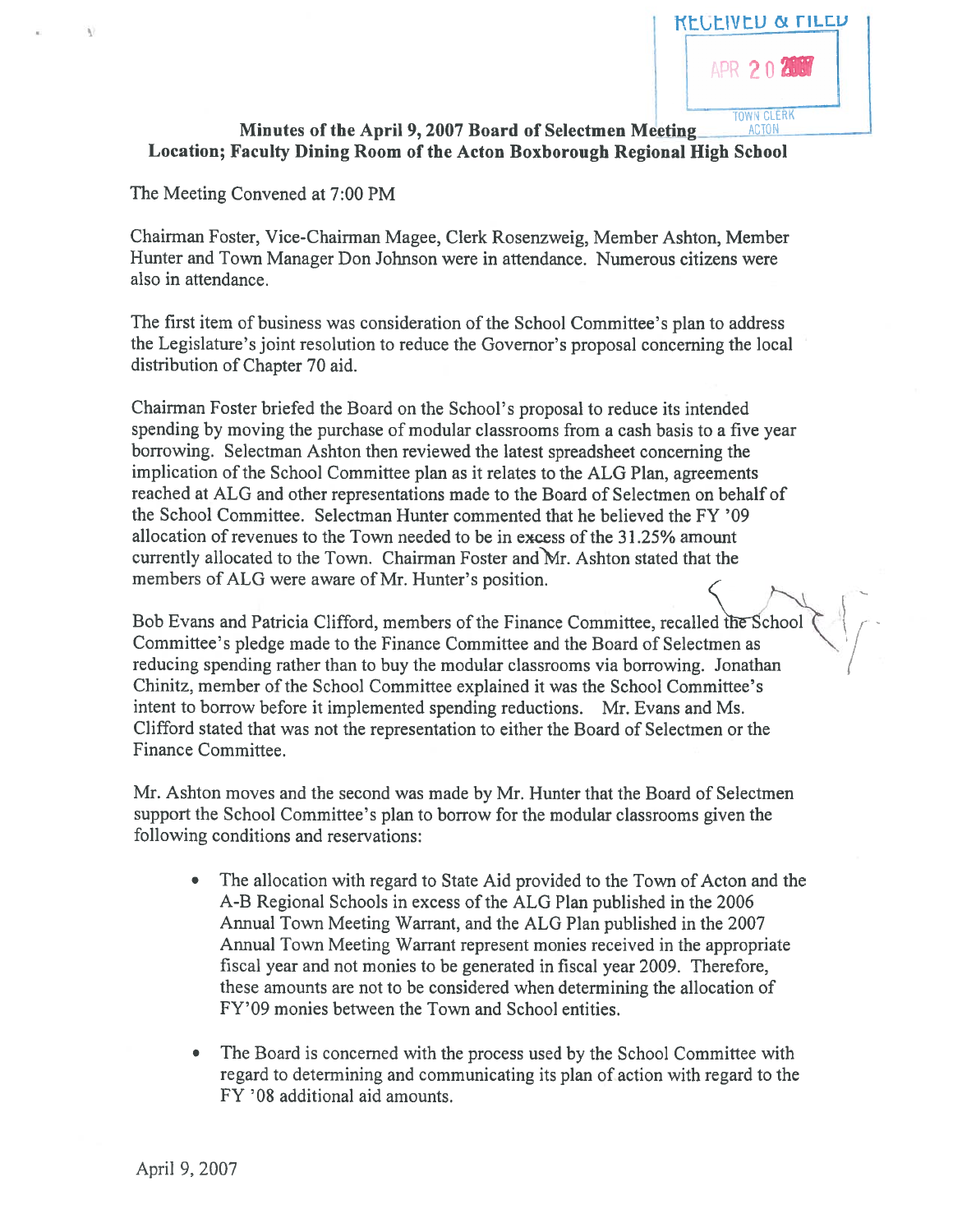• Mr. Ashton is to communicate the Board's position on behalf of the Board of Selectmen to the 2007 Annual Town Meeting, when the Board is asked its position of the School Committee's FY '0\$ spending <sup>p</sup>lan.

The Board of Selectmen voted unanimously in favor of the proposal.

The next item of business was discussion of discussion of Article 39 the Citizen Petition concerning cell towers. Selectmen Hunter provided members of the Board of Selectmen and citizens in attendance <sup>a</sup> proposal for the Board's consideration (the document is attached to these minutes), which would call for <sup>a</sup> cell tower moratorium until further study. of the matter could be completed. Mr. Tuffin, spokesperson for the citizen's petition, objected (1) to the map prepared by the Planning Department noting the areas that could be utilized for the location of cell towers under the provisions of citizen petition and (2) the need for the Selectmen's proposa<sup>l</sup> to be in lieu of the citizen's petition rather than in addition to Article 39. Selectmen Hunter moved the written proposal as is. Selectwoman Rosenzweig seconded and the Board voted unanimously in favor of the proposal

The Board unanimously voted to approve he acceptance of the <sup>g</sup>ifi of two baseball dugouts for Veterans field from the Acton Boxborough Youth Baseball and the Melanoma foundation as listed on the Consent Agenda.

At 6:56 PM the Board moved its meeting location to the Auditorium of the Acton Boxborough High School and remained in session throughout Annual Town Meeting Session of this date.

During Town Meeting, there was an amendment to Article 21. The amendment called for the elimination of the appropriation reques<sup>t</sup> of \$180,000 to create <sup>a</sup> "Master Plan". The Board of Selectmen caucused and by consensus decided to oppose the amendment.

The Board adjourned its session at 11 PM.

John Murray

4.,

Luiren 1 Roxenzueig<br>Clerk<br>Date 17, 2007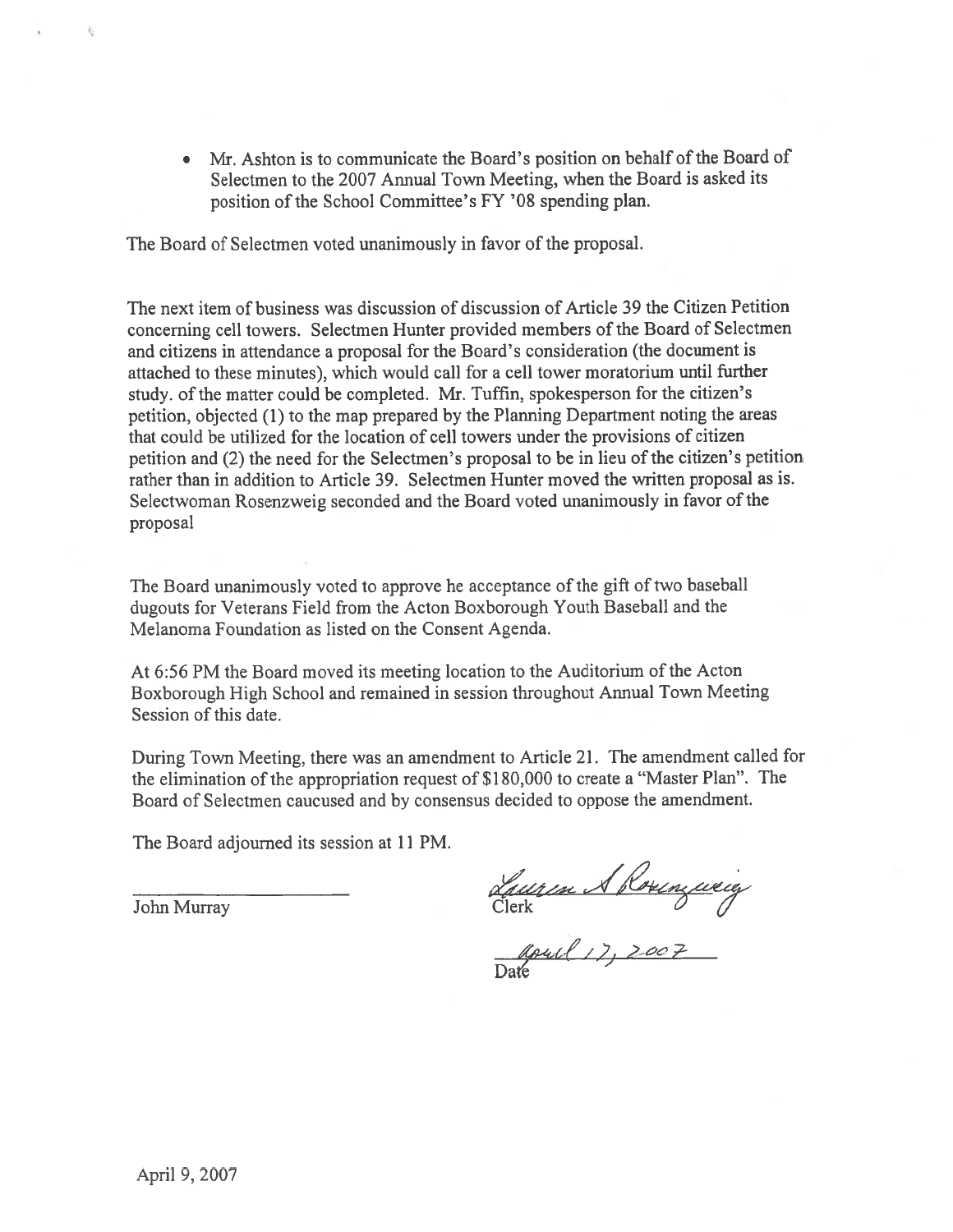# BOARD OF SELECTMEN AGENDA

April 9, 2007 6:00 P.M. — Faculty Dining Room ABRHS

### I. CITIZEN'S CONCERNS

II. SEWER COMMISSIONERS' BUSINESS

III. PUBLIC HEARINGS & APPOINTMENTS

None

 $2 - 2$ 

# IV. SELECTMEN'S BUSINESS

- 1. GENERAL PRE-TOWN MEETING DISCUSSION AND MATERIALS
- 2. DRAFT DECISION, SPECIAL PERMIT #04107103-391, 2 CRAIG ROAD, PEAK PERFORMANCE PARTNERS

Enclosed <sup>p</sup>lease find materials in the subject regard, for Board consideration.

# V CONSENT AGENDA

3. ACCEPT MINUTES, BOARD OF SELECTMEN, FOR THE REGULAR AND EXECUTIVE SESSION MEETINGS LISTED BELOW

Enclosed <sup>p</sup>lease find materials in the subject regard, for Board consideration.

**Regular** June 12, 06, Sept. 11,06 Sept. 25, 06 Oct. 3, 06 Oct. 16, 06 Oct. 30, 06 Nov. 13,06 Nov 27,06 Dec 11,06 Dec. 11, 06 (Morning Meeting at Exchange Hall) Dec 18, 06 Jan 8, 07 Jan 22, 07 Jan 26, 07 Feb 12, 07 Feb 26, 07 March 12, 07 March 26, 07

#### Executive Session (Confidential)

June 12, 06 Sept. 11,06